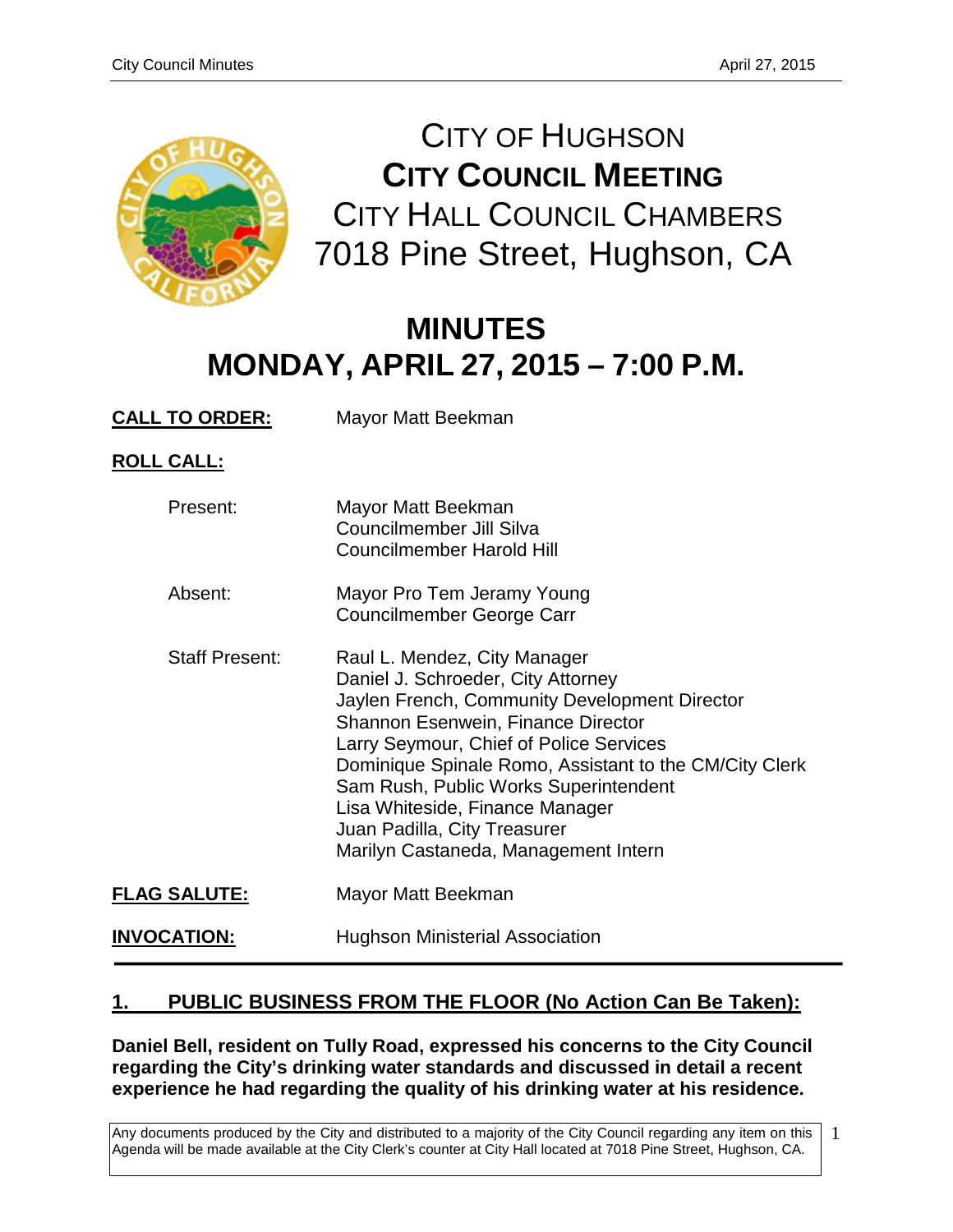**Hughson Library Branch Manager Heather updated the Council on the Summer Reading Program and Events taking place this month at the Library.** 

# **2. PRESENTATIONS:**

**2.1:** A Proclamation of the Hughson City Council Declaring the Month of May as Older Americans Month.

**City Clerk Spinale Romo presented the Proclamation and read it aloud. Carolyn Hill with Stanislaus County Aging and Veterans Services was present after the meeting to accept the Proclamation.** 

## **3. CONSENT CALENDAR:**

**All items listed on the Consent Calendar are to be acted upon by a single action of the City Council unless otherwise requested by an individual Councilmember for special consideration. Otherwise, the recommendation of staff will be accepted and acted upon by roll call vote.**

- **3.1:** Approve the Minutes of the Regular Meeting of April 13, 2015.
- **3.2:** Approve the Warrants Register.
- **3.3:** Review and Approve the City of Hughson Treasurer's Report: Investment Portfolio Report for February 2015.
- **3.4:** Approve the Second Reading and Adopt Ordinance No. 2015-01, Amending the Hughson Municipal Code (HMC) Chapter 8.24, Smoking Pollution, to include recreational areas to the list of areas where smoking is prohibited, as well as to add electronic smoking and vapor devices to its definition of Smoking.

**BEEKMAN/SILVA 3-0 (YOUNG/CARR – ABSENT) motion passes to approve the Consent Calendar as presented.** 

# **4. UNFINISHED BUSINESS:**

**4.1:** Approve the Selection of Gilton Solid Waste Management, Inc for the Collection and Transportation of Garbage and Refuse in the City of Hughson and Authorize the City Manager and City Attorney to Negotiate Terms of the Franchise Agreement for the Said Services. *(Continued from the April 13, 2015 Meeting)*

**Assistant to the City Manager Spinale Romo presented the Staff Report on this item. She also reviewed a PowerPoint presentation and answered questions of the Council. Information was incomplete on one of the bar graphs presented to Council and Council requested Staff update the graph immediately, so Council could act on the Agenda Item accordingly.**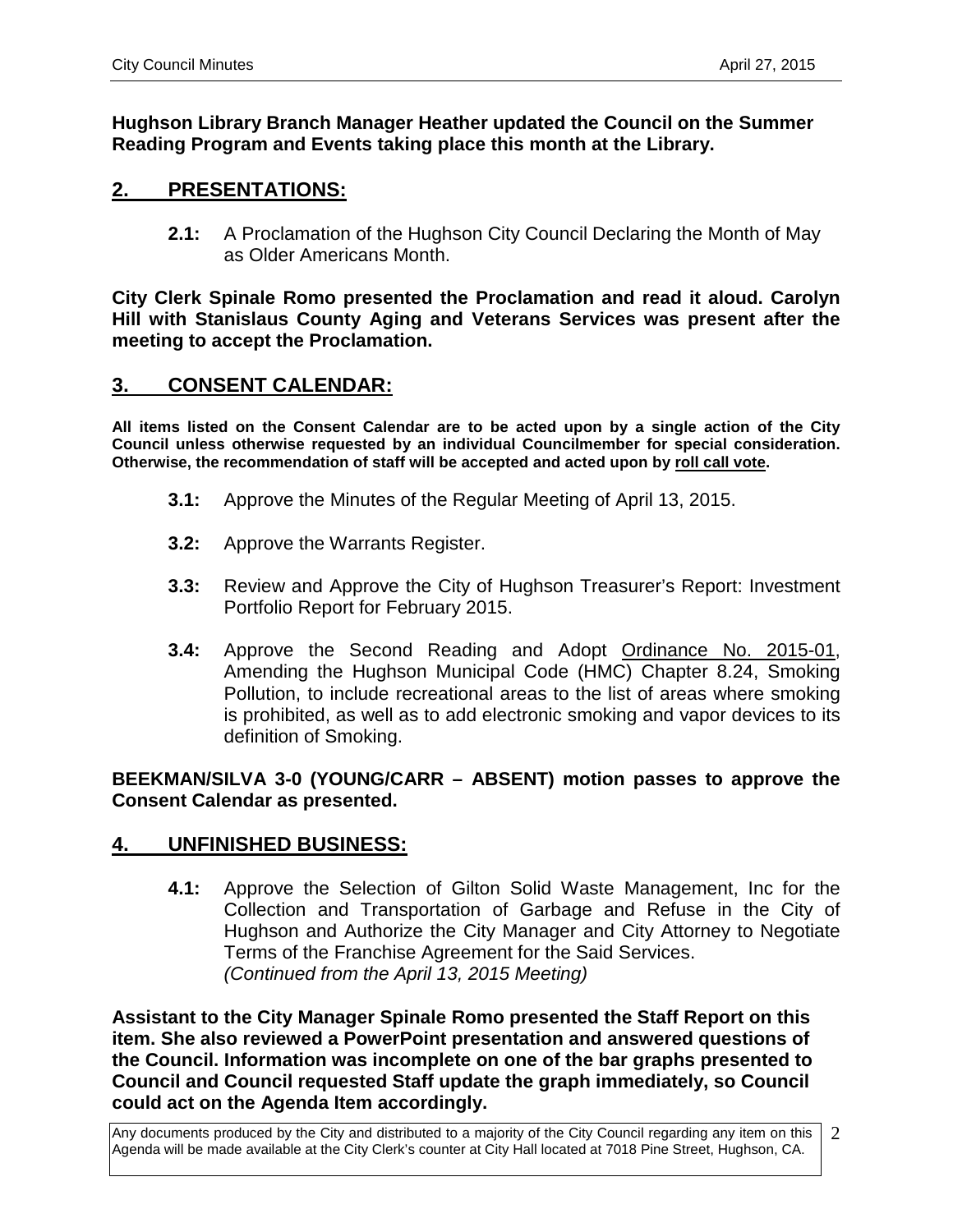**Council moved forward to next item listed on the Agenda as follows:** 

### *ADJOURN TO THE CITY OF HUGHSON APRIL 13, 2015 ADJOURNED MEETING PURSUANT TO GOVERNMENT CODE SECTION 54955.*

### *RECONVENE TO THE CITY OF HUGHSON CITY COUNCIL MEETING.*

**Upon the reconvening of the City Council Meeting, Assistant to the City Manager Spinale Romo presented the updated graphs to the City Council. The Council discussed various items related to the type of cart systems and collection and transportation services proposed by Gilton. Dennis Shuler, Environmental Affairs Manager with Gilton Solid Waste Management, was present to answer questions of the City Council.** 

**Mayor Beekman was comfortable moving forward with the franchise agreement negotiations. He advised that his preferences were selection of the Version 2 proposal recommended by Gilton, that monthly billing services be completed by Gilton, and that language be added into the franchise agreement for a two-year review process with an out clause stipulation if needed.** 

**Councilmember Silva advised that staff review the length of the franchise agreement, and cautioned against locking into long term agreements.** 

**BEEKMAN/SILVA (YOUNG/CARR – Absent) motion passes to Approve the Selection of Gilton Solid Waste Management, Inc for the Collection and Transportation of Garbage and Refuse in the City of Hughson and Authorize the City Manager and City Attorney to Negotiate Terms of the Franchise Agreement for the Said Services.** 

**BEEKMAN/HILL (YOUNG/CARR – Absent) motion passes to select the Version 2, two- cart services proposal as the cart system for city staff to move forward with implementing in the residential areas within Hughson.** 

# **5. PUBLIC HEARING TO CONSIDER THE FOLLOWING: NONE.**

#### **6. NEW BUSINESS:**

**6.1:** Adopt Resolution No. 2015-09, A Resolution of the City Council of the City of Hughson Authorizing an Application for Funding for the Cobles Corner/Country Villa Consolidation Project from the State Water Resources Control Board under their Consolidation Incentive Program.

#### **City Manager Mendez presented the Staff Report on this Item.**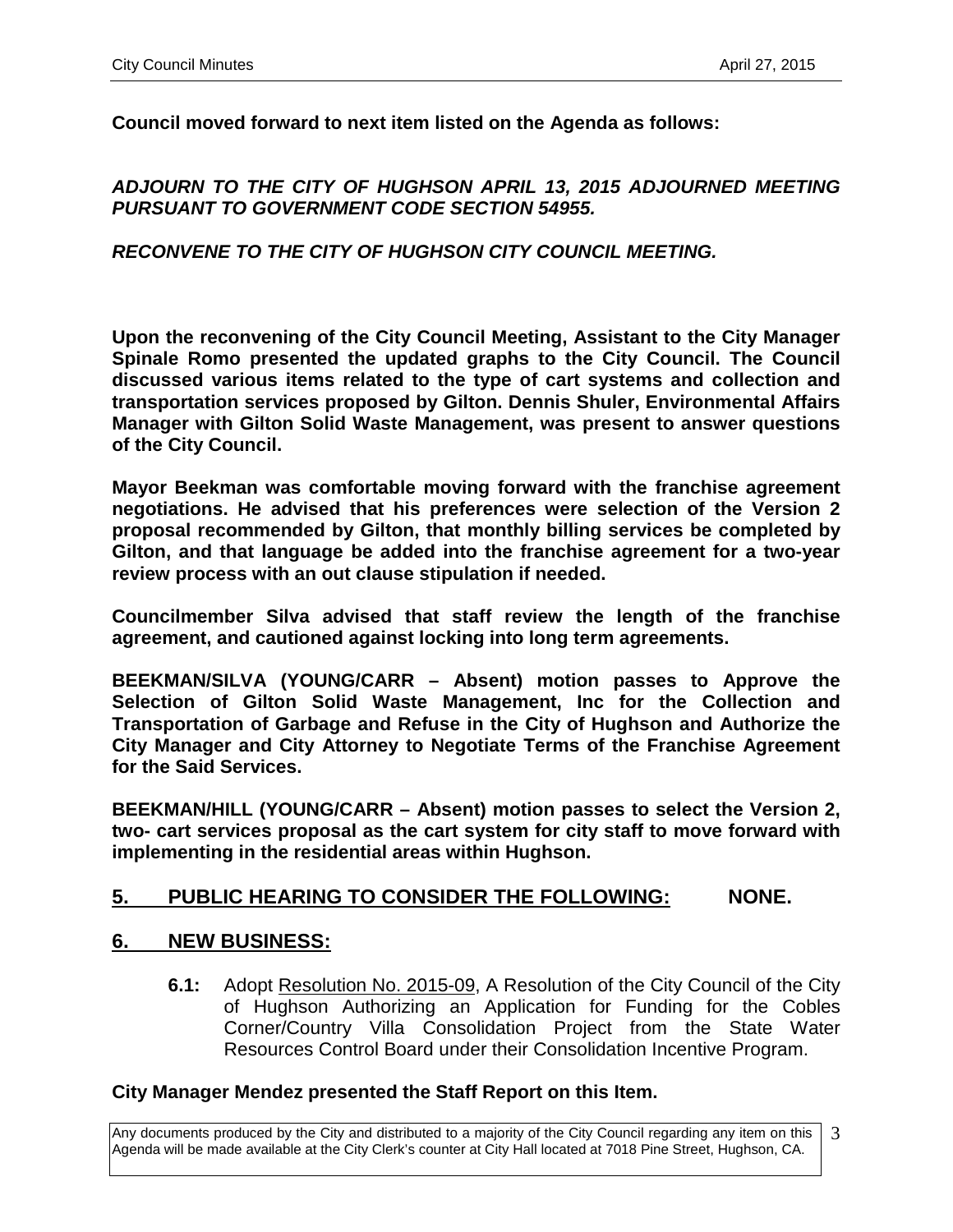**BEEKMAN/HILL 3-0 (YOUNG/CARR – ABSENT) motion passes to Adopt Resolution No. 2015-09, A Resolution of the City Council of the City of Hughson Authorizing an Application for Funding for the Cobles Corner/Country Villa Consolidation Project from the State Water Resources Control Board under their Consolidation Incentive Program.**

# **7. CORRESPONDENCE:**

- **7.1:** Update of the Hatch Road and Santa Fe Avenue Signal Project.
- **7.2:** Planning Commission Agenda from April 21, 2015.
- **7.3:** Economic Development Committee Agenda for April 27, 2015.

#### **8. COMMENTS:**

**8.1:** Staff Reports and Comments: (Information Only – No Action)

**City Manager: City Manager Mendez updated the Council on Legislative Action Day scheduled for April 29; Clean-up Day on May 2; the Grand Opening Event of Perks Coffee on May 3, and then reminded Council that the joint meeting of the School District and Council is May 11 at 5:30pm** 

#### **City Clerk:**

**Community Development Director: Director French updated the Council on a Grand Opening Event scheduled for the Starn Park Play Structure on May 12 and that BNSF Railroad was doing some construction work at Hatch and Santa fee, and that the area would be closed off until Wednesday, April 29.**

**Director of Finance:**

**Police Services:**

**City Attorney: City Attorney Schroeder updated the Council on the status of the Governor's**